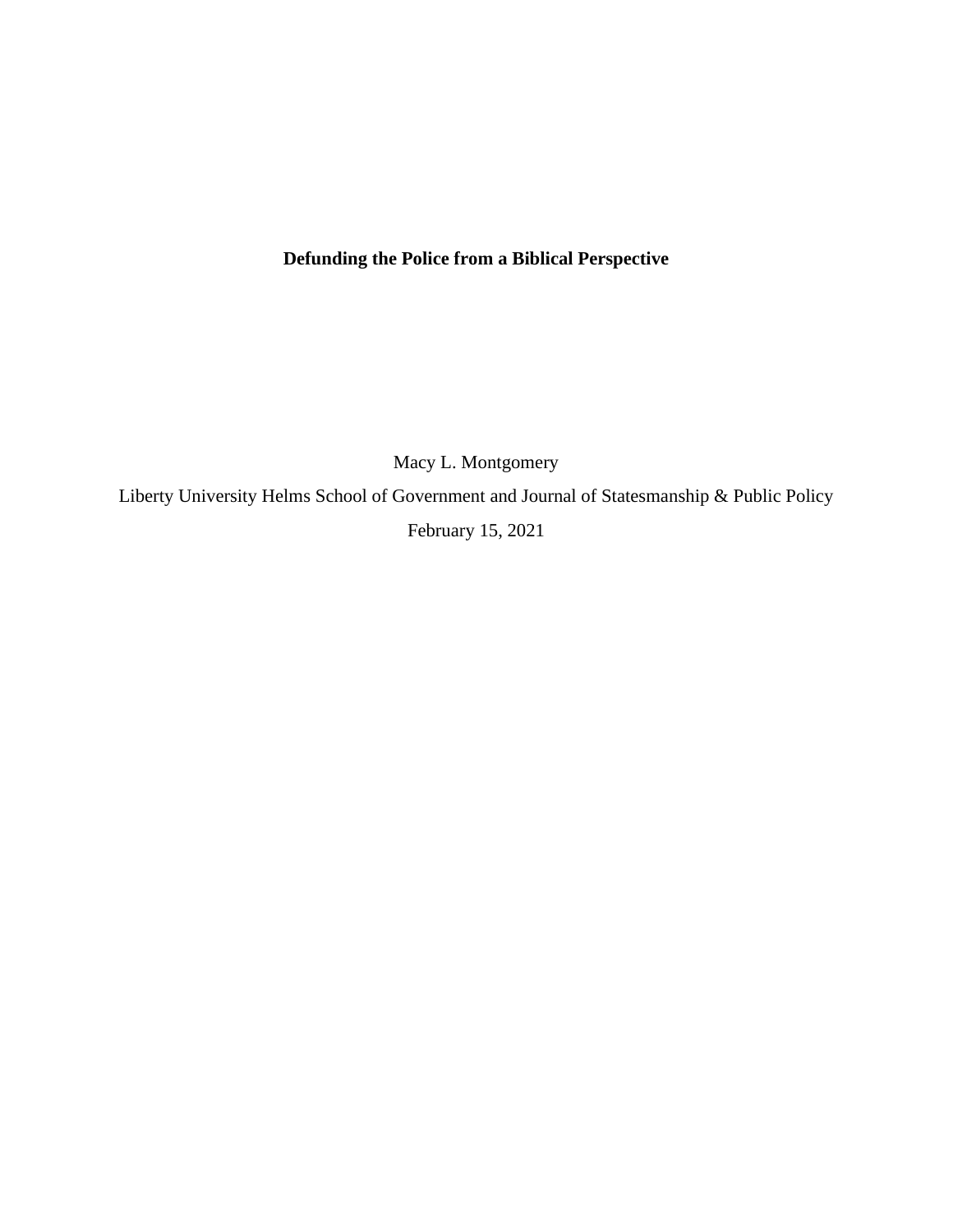## Biography

I am a Liberty University sophomore studying Government: Politics & Policy with minors in Public Health and Writing. As a type 1 diabetic, I desire to help diabetics through health policy. I value serving others like my mother, father, and brother who currently serve or previously served in law enforcement.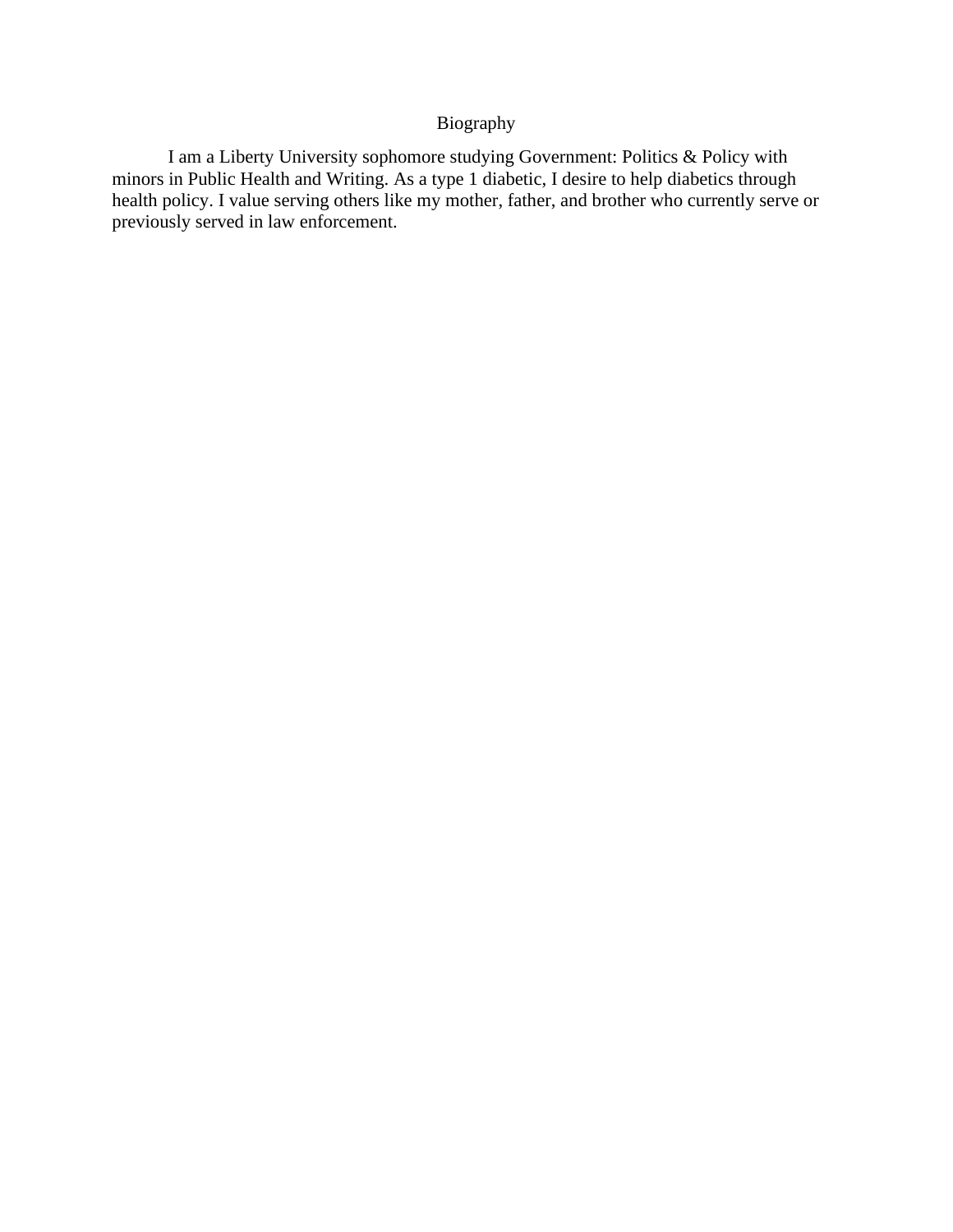### **Abstract**

The coronavirus pandemic instilled panic and fear within people across the globe at the beginning of 2020. The death of George Floyd in May during the attempted arrest quickly exacerbated people's anxiety, but not in the virus, rather, in law enforcement. The despair and horror individuals felt after George Floyd's death then turned into rage. Protests against police brutality turned into sinister riots, which consisted of looting and burning of buildings. The slogan "defund the police" became popularized by Black Lives Matter, which calls for the reduction in police funds and the delegation of police duties to other organizations. This paper will evaluate the "defund the police" movement from a Biblical worldview and the societal effects that have arisen. The paper will also focus on the injustice against police officers, the difference between a sin and a crime, church and community involvement to give police support, state and local government police delegating powers, and government overreach.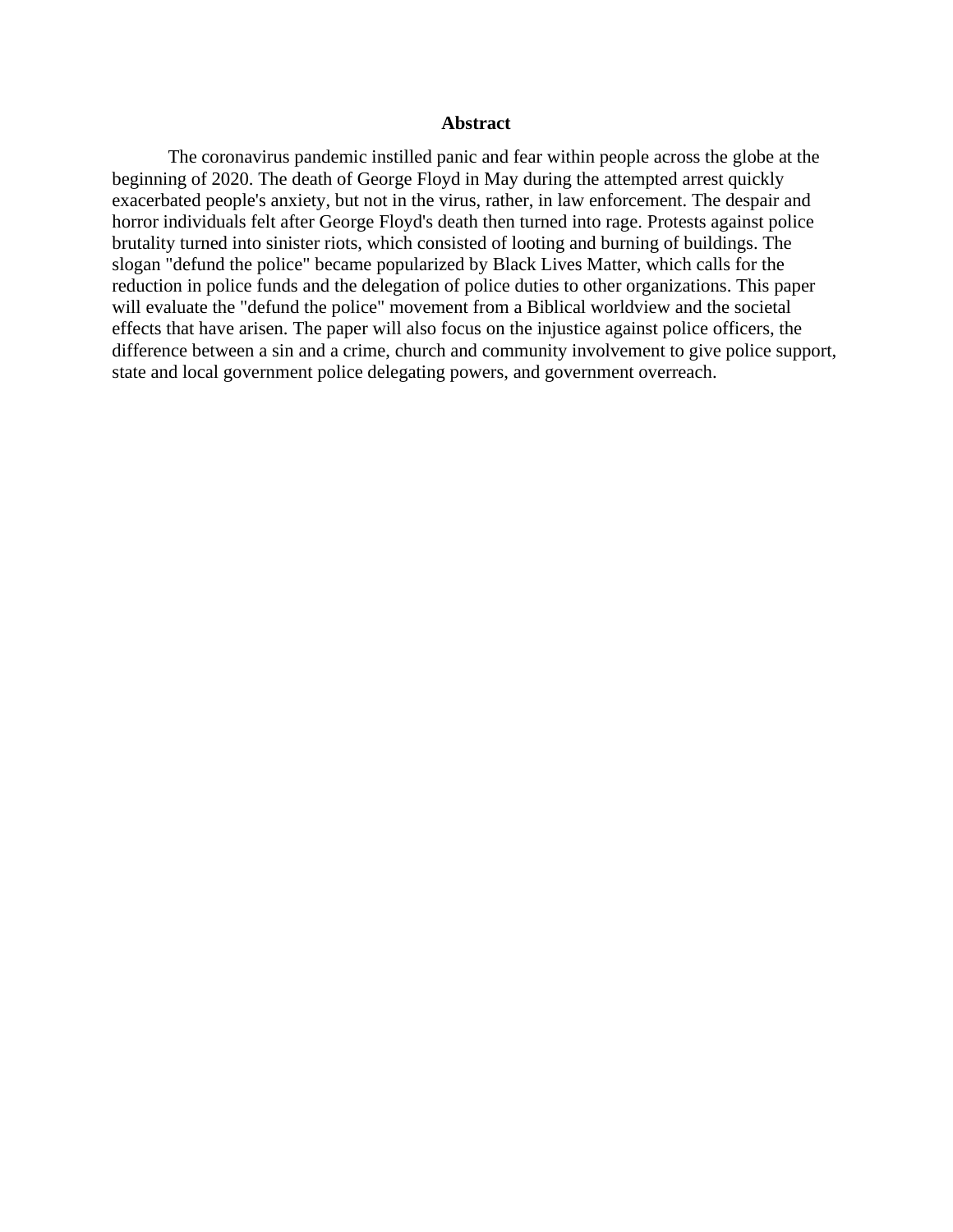#### **Introduction**

It is essential that Christians make the distinction between social justice and biblical justice. Unfortunately, the social justice popularized today is not biblical. It is understandable when citizens are concerned about the justice system because Americans deserve a justice system that is fair and righteous and would serve God's will. However, the defund the police movement used by Black Lives Matter does not present benefits for American and has created hatred towards police. Groups such as Black Lives Matter need to be watched carefully because Christians must ensure they are supporting an organization that promotes Christian values. After the death of George Floyd, Black Lives Matter began to call for the cutting of police budgets so they could be allocated to other programs such as social services and housing. Cities, especially ones with high crime rates, cannot afford less policing. The statistics show that there were cities in America where crime rose after the death of George Floyd and continued to rise. Some cities have agreed to reduce their police department's budget and others have already implemented their budget plan. Despite the tragic events that have transpired and resulted in unnecessary suffering, churches and communities can continue to support police. Christians must ensure that their actions glorify God and not worldly objects. Christians should expect to be questioned on current issues such as the defund the police movement and reading the Word of God is a great start when formulating an opinion.

#### **Background**

The definition of defund the police has become blurred because activists have different intentions. Some support a reduction in police funds and reallocation of the funds to non-policing forms of public safety and programs such as social services, housing, education, employment, and healthcare.<sup>1</sup> Other activists claim total withdrawal of police funds is necessary so that police forces can be abolished.<sup>2</sup> Surprisingly, these ideas of reduction or removal of police funds are not new. W.E.B. Du Bois discussed abolition-democracy in his essay *Black Reconstruction*  published in 1935, which advocated for the elimination of supposedly racist and oppressive institutions. <sup>3</sup> These institutions included prisons, convict leasing, and white police forces. In the 1960s, Angela Davis and other activists also supported and advocated for the defunding or abolition of police departments. <sup>4</sup> More recently in 2017, Alex S. Vitale's book *The End of*  Policing is a police reform and reconstruction playbook for readers.<sup>5</sup> Advocates of defunding the police claim that the reallocation of funds towards community programs would better deter crime. <sup>6</sup> These funds would work to address social issues such as poverty, homelessness, and mental disorders.<sup>7</sup> The popularity of the movement increased after the death of George Floyd and made its way into the church.

<sup>1</sup> Amna A. Akbar, "An Abolitionist Horizon for (Police) Reform." *California Law Review* 108, no. 6 (December 2020): 1781–1846, doi:10.15779/Z38M32NB2K.

 $<sup>2</sup>$  Ibid.</sup>

<sup>&</sup>lt;sup>3</sup> Tomos Hughes, "'Can We Imagine This Spectacular Revolution?': Counterfactual Narrative and the 'New World Peasantry' in W.E.B. Du Bois' Scorn and Black Reconstruction." *ELH* 87, no. 1 (Spring 2020): 179– 210, doi:10.1353/elh.2020.0006.

<sup>4</sup> Ibid.

<sup>5</sup> Thomas Dutcher, "The End of Policing." *Theory in Action* 13, no. 4 (October 2020): 185–90, doi:10.3798/tia.1937-0237.2058.

<sup>6</sup>Amna A. Akbar, "An Abolitionist Horizon for (Police) Reform." *California Law Review* 108, no. 6 (December 2020): 1781–1846, doi:10.15779/Z38M32NB2K.

<sup>7</sup> Ibid.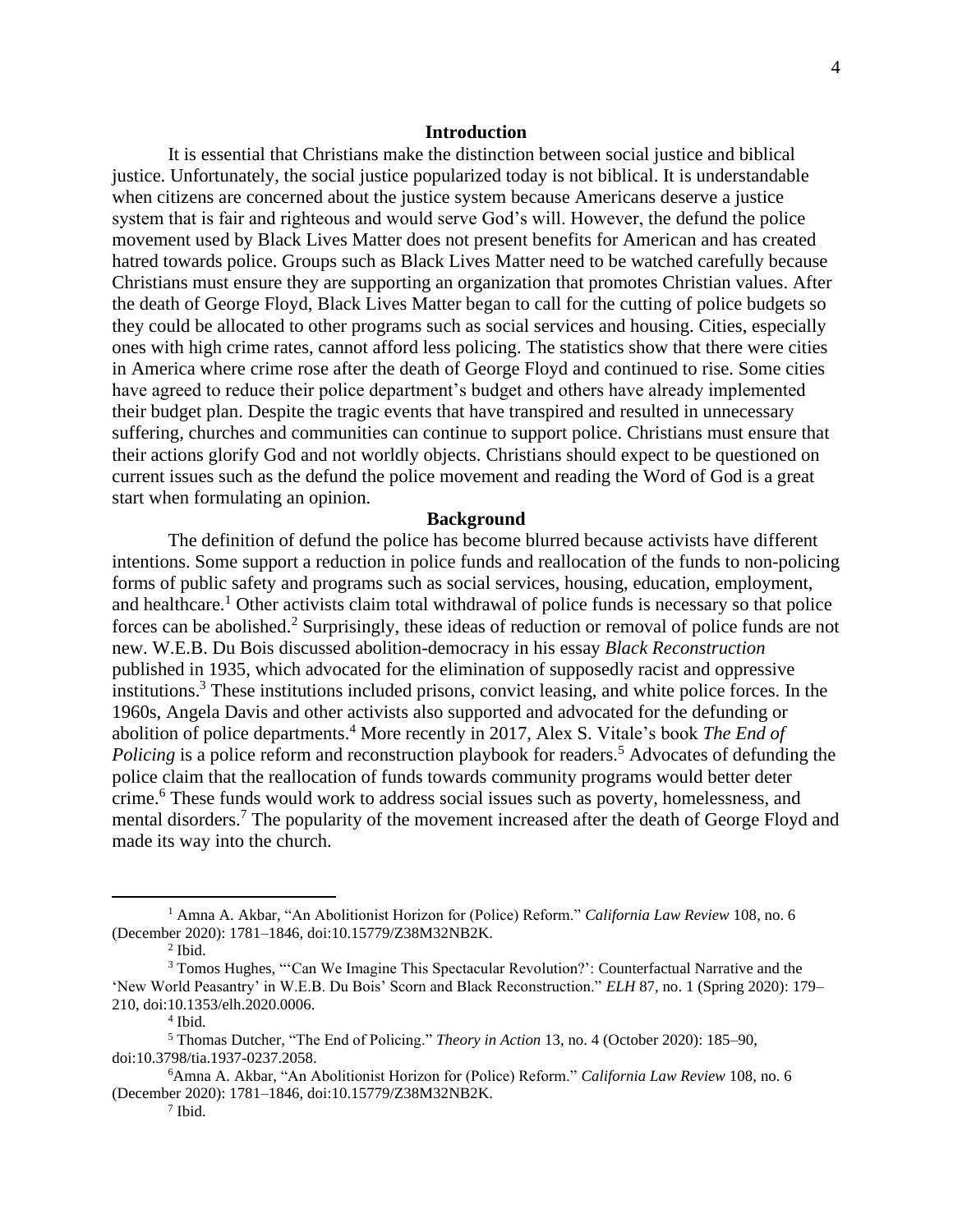A Unitarian Universalist church in Texas recorded a sermon centered around Du Bois' abolition-democracy. Reverend Dr. Colin Bossen discussed America's apparent white supremacist foundation and referenced Du Bois as well as Angela Davis to support his point. The reason why Reverend Bossen references these advocates of the abolition of the police is because the Bible does not support that worldview. In Unitarian Universalism, the truth is subjective. The congregation is free to use any piece of literature to support their beliefs; there is no creed.<sup>8</sup> Another reverend, D. Scott Cooper, referred to God as a "god of many names" and continued with, "We name you as the God who..." and then would state the belief that supported their narrative.<sup>9</sup> There is no backbone to the religion. Their offering for that Sunday went towards bailing out who they refer to as "peaceful protesters" from the George Floyd protests and riots.<sup>10</sup> As Christians, how are we able to stand before God at the end of our lives and tell him we defended people's sins such as burning down businesses and looting? Unlike Unitarian Universalism, we have the Bible as our guide.

### **Sin-Crime**

According to Proverbs 17:15, God condemns both exonerating the guilty and convicting the innocent.<sup>11</sup> It is challenging to make the case that the popularized Black Lives Matter movement defund the police is biblical when the organization has unbiblical ideology. Unfortunately, this discernment and wisdom that Proverbs also stresses is not so apparent in Christians advocating for unbiblical social justice.<sup>12</sup> This social justice that is not supported by the Bible is being equated to biblical justice.<sup>13</sup>

In late 2015, InterVarsity Christian Fellowship's Urbana missions conference in St. Louis invited Michelle Higgins as a keynote address speaker. <sup>14</sup> As a supporter of the Black Lives Matter movement, Higgins uses the opportunity to encourage the young evangelists to back the movement.<sup>15</sup> Rightfully so, Higgins endorsed that racism is sinful. However, she also stated that the movement is, 'a movement on mission in the truth of God.' <sup>16</sup> The issue with this statement revolves around the ideology of the organization. Black Lives Matter calls to "'disrupt the Western-prescribed nuclear family structure… by supporting each other as extended families and 'villages' that collectively care for one another, especially our children."<sup>17</sup> How can Christfollowers support a movement that supports such unbiblical ideas? The Bible teaches that Husbands must love their wives, wives must submit to their husbands, and children must obey their parents. Black lives absolutely matter because we are *all* created in the image of God as the Bible states in Gensis 1:27.<sup>18</sup>

<sup>8</sup> Marta Elliott and R. David Hayward, "Religion and Well-Being in a Church without a Creed." *Mental Health, Religion & Culture* 10, no. 2 (March 2007), 109–26. doi:10.1080/13694670500386069.

<sup>&</sup>lt;sup>9</sup> firstuuhouston, "June 21, 2020 - 'Abolition Democracy' - Rev. Dr. Colin Bossen." YouTube Video. *YouTube* (June 21, 2020), https://www.youtube.com/watch?v=A\_2sRPcr\_6g.

 $10$  Ibid.

 $11$  NIV.

<sup>&</sup>lt;sup>12</sup> Scott D. Allen, "Why Social Justice Is Not Biblical Justice : An Urgent Appeal to Fellow Christians in a Time of Social Crisis." Grand Rapids, Michigan: Credo House Publishers, 2020.

 $13$  Ibid.

 $14$  Ibid.

 $15$  Ibid.

<sup>16</sup> Ibid., 14 <sup>17</sup> Ibid., 14-15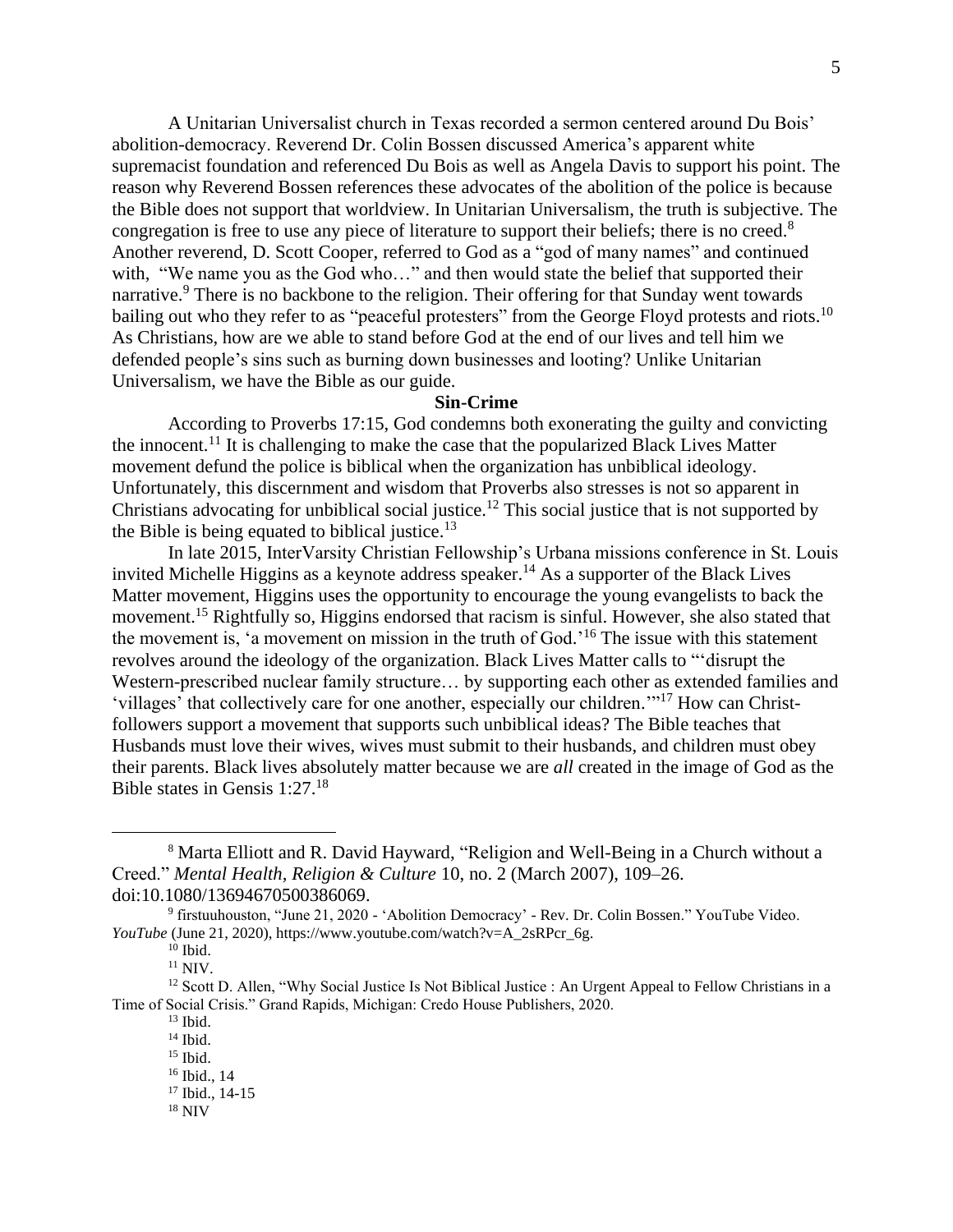After the conference, Sojourners, a left-leaning evangelical group, wrote a letter to InterVarsity to applaud its bravery in encouraging the Black Lives Matter movement.<sup>19</sup> The associate vice president for Diversity, Equity and Inclusion at Whitworth University Dr. Lawrence A. Q. Burnley wrote in the letter that there is a central lie within the church, and the lie is that "white people were created to rule and everyone else was created to be ruled".<sup>20</sup> The statement was endorsed by evangelists such as Jim Walls, Shane Claiborne, Jen Hatmaker, Steve Bauman, Lynne Hybels, and David Neff.<sup>21</sup> This apparent lie within the church is not what the Scriptures promote. Again, biblical churches will be hard-pressed to support an unbiblical organization including their call to defund the police. Christians are called to teach what is biblical in a loving manner including Christians responsibility to respect authority. Romans 13 discusses how Christians are to be subject to the governing authorities God has instituted and those who disobey also disobey God.<sup>22</sup> 1 Peter 2:14 also speaks to governing authorities and that they are sent by God "to punish those who do wrong and to commend those who do right."<sup>23</sup> Christians and the church should be supportive in the police's mission to keep the public safe.

#### **Nature of Injustice**

Defunding the police is an injustice for both the officers serving and the citizens. If communities do not have the police readily available to them, then they will be left to fend for themselves. In 2 Corinthians 5:17-20, Christians are called to be ministers of reconciliation.<sup>24</sup> However, Christians must be able to discern between biblical justice and modern social justice because their definitions of "justice" are massively different.<sup>25</sup>

On November 23, 2020, the Seattle City Council voted to pass their 2021 budget, which included an 18% cut to the Seattle Police Department's budget allocating \$6.5 billion to the department.<sup>26</sup> The Seattle City Council only expected seven officers to leave in October, but twenty-three ended up leaving.<sup>27</sup> Murders increased from 36 in 2019 to 52 in 2020.<sup>28</sup> The Capital Hill Anonymous Zone (CHAZ), or Capitol Hill Occupied Protest (CHOP), contained a "no cop co-op," but police continued to respond to 911 calls within CHAZ.<sup>29</sup> Before police disassembled CHAZ, there were four violent shootings within ten days.<sup>30</sup> Seattle has not been the only city that has cut their department's budget.

<sup>19</sup> Scott D. Allen, "Why Social Justice Is Not Biblical Justice : An Urgent Appeal to Fellow Christians in a Time of Social Crisis." Grand Rapids, Michigan: Credo House Publishers, 2020.

 $20$  Ibid., 15

 $21$  Ibid.

<sup>22</sup> NIV.

 $23$  Ibid.

<sup>24</sup> Ibid.

<sup>&</sup>lt;sup>25</sup> Scott D. Allen, "Why Social Justice Is Not Biblical Justice : An Urgent Appeal to Fellow Christians in a Time of Social Crisis." Grand Rapids, Michigan: Credo House Publishers, 2020.

<sup>&</sup>lt;sup>26</sup> P-I, Callie Craighead, Seattle, "Seattle City Council Scales Back Police Funding in New 2021 Budget; Durkan Expected to Sign into Law." *Seattlepi.com* (November 24, 2020)[, https://www.seattlepi.com/local/politics](https://www.seattlepi.com/local/politics) /article/seattle-city-council-cuts-police-funding-21-budget-15751199.php.

 $27$  Ibid.

<sup>&</sup>lt;sup>28</sup> "Crime Dashboard - Police | Seattle.gov," Seattle.gov (2019),https://www.seattle.gov/police/informationand-data/crime-dashboard.

<sup>&</sup>lt;sup>29</sup> Kevin Schofield, "Is the City Responding to 911 Calls in the CHOP?" *Seattle City Council Insight* (June 16, 2020), https://sccinsight.com/2020/06/15/is-the-city-responding-to-911-calls-in-the-chop/.

<sup>30</sup> "After 3 Weeks and 4 Shootings, Seattle Dismantles Its 'Autonomous Zone,'" *Reason.com* (July 1, 2020), https://reason.com/2020/07/01/after-3-weeks-and-4-shootings-seattle-dismantles-its-autonomous-zone/.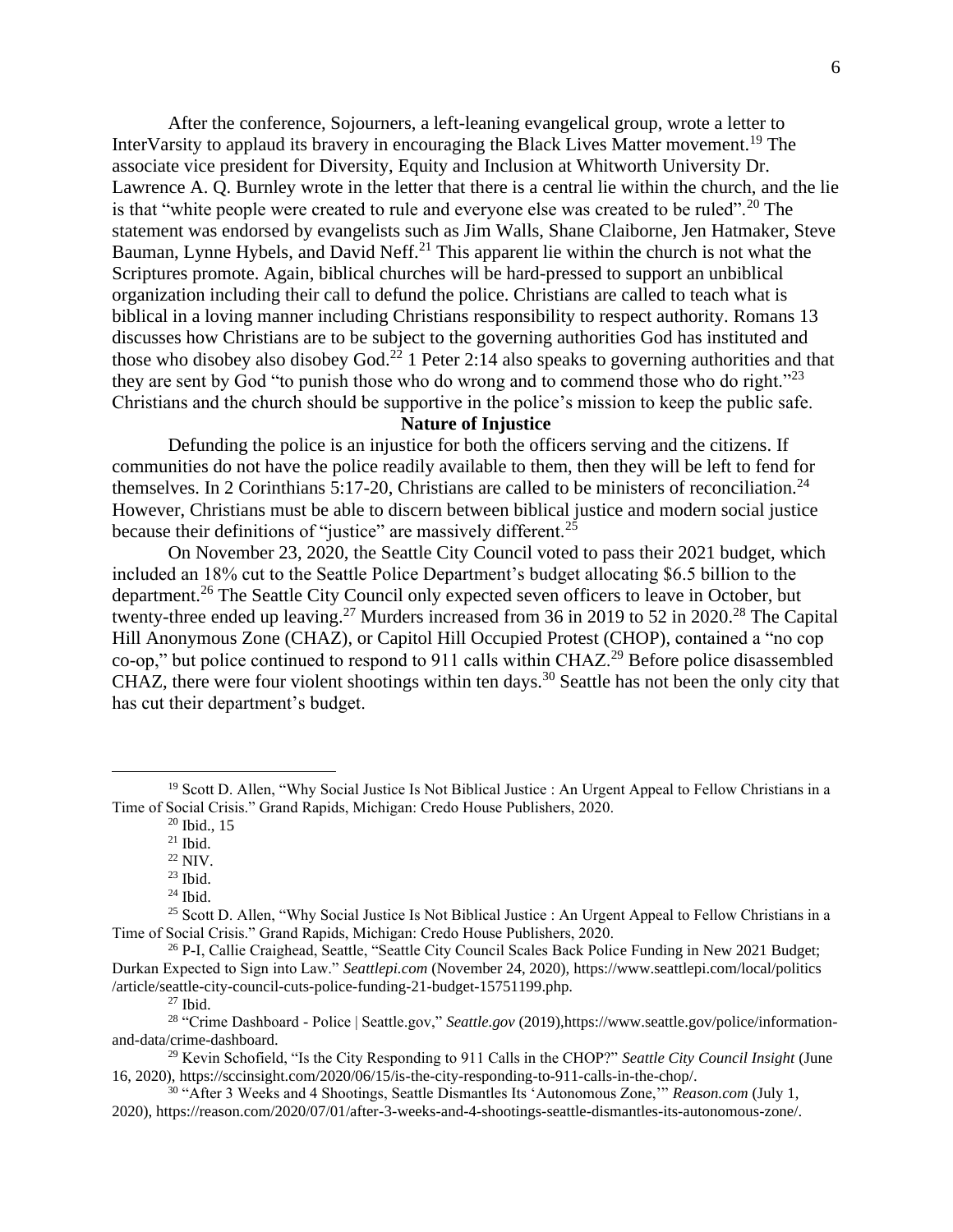Chicago City Council stated, "It's time for our city to seriously look at cutting the police budget...".<sup>31</sup> May 31<sup>st</sup> of 2020 was the most violent day Chicago had in 60 years; 18 people were killed with more than 45 others shot within 24 hours.<sup>32</sup> May through July, there were  $1,130$ shootings and 212 of them were fatal.<sup>33</sup> Philadelphia City Council decided to cut \$33 million from the city's police department's budget, which equates to about 4.3 percent of the city's projected 2021 police budget.<sup>34</sup> At the end of 2020, Philadelphia had 499 homicides compared to 2019's 356. $35$  The problem with defunding the police is that it calls for cutting police budget, which is severely problematic in high crime cities. High crime neighborhoods need more policing to combat crime.

In Why Social Justice is Not Biblical Justice, David Scott Allen describes two narratives of race.<sup>36</sup> What Allen refers to as the Revolutionary Narrative promotes the idea that there are near-genocidal levels of police brutality and a criminal justice system that is systematically racist, which are supposedly the biggest problem facing the black community.<sup>37</sup> As it turns out, the evidence does not support this. According to the Washington Post database of police shootings, in 2019 a total of fourteen unarmed black Americans were fatally shot by police, and most of these people were attacking police officers.<sup>38</sup> Of course, fourteen Americans is fourteen too many and a tragedy.<sup>39</sup> These shootings, however, are not proof of a systematically racist criminal justice system let alone a genocide. <sup>40</sup> The fact of the matter is that a police officer is more likely to be killed by a black male than a police officer is to kill an unarmed black male.<sup>41</sup> It is saddening to hear that people think police are a threat to the black community and think they are out to get them every time they see or interact with them.<sup>42</sup> Christians need to attempt to be empathic to black individuals' experiences with police.<sup>43</sup> Christians must listen and attempt to understand their struggles while also not supporting the myth that police are looking to arrest them without cause. It is not loving to uphold false principles. <sup>44</sup> Christians' actions and words are to be based upon the Bible.

## **Covenant/Federalism**

<sup>31</sup> Safia S Ali, "Chicago, crime and the complicated truth behind 'defund the police' efforts." *NBC News* (June 20, 2020)[, https://www.nbcnews.com/news/us-news/chicago-crime-complicated-truth-behind-defund-police](https://www.nbcnews.com/news/us-news/chicago-crime-complicated-truth-behind-defund-police-efforts-n1231381)[efforts-n1231381.](https://www.nbcnews.com/news/us-news/chicago-crime-complicated-truth-behind-defund-police-efforts-n1231381)

 $32$  Ibid.

<sup>33</sup> CST Editorial Board, "EDITORIAL: Chicago in Crisis, One Bloody Day after Another." *Chicago Sun-Times* (July 22, 2020). https://chicago.suntimes.com/2020/7/22/21334807/chicago-homicides-fatalities-violentcrime-operation-legend-editorial-lori-lightfoot-murder-rates.

<sup>34</sup> "Philadelphia City Council Defunds Police by \$33 Million." *Moguldom* (June 18, 2020). https://moguldom.com/286785/philadelphia-defunds-police-by-33-million-restores-funds-for-african-americanmuseum/.

<sup>35</sup> "Crime Maps & Stats | Philadelphia Police Department," *Phillypolice.com* (2019),

[https://www.phillypolice.](https://www.phillypolice/)com/crime-maps-stats/index.html.

<sup>&</sup>lt;sup>36</sup> Scott D. Allen, "Why Social Justice Is Not Biblical Justice : An Urgent Appeal to Fellow Christians in a Time of Social Crisis." Grand Rapids, Michigan: Credo House Publishers, 2020.

<sup>37</sup> Ibid.

<sup>38</sup> Ibid.

<sup>39</sup> Ibid.

<sup>40</sup> Ibid.

 $41$  Ibid.

 $42$  Ibid.

<sup>43</sup> Ibid.  $44$  Ibid.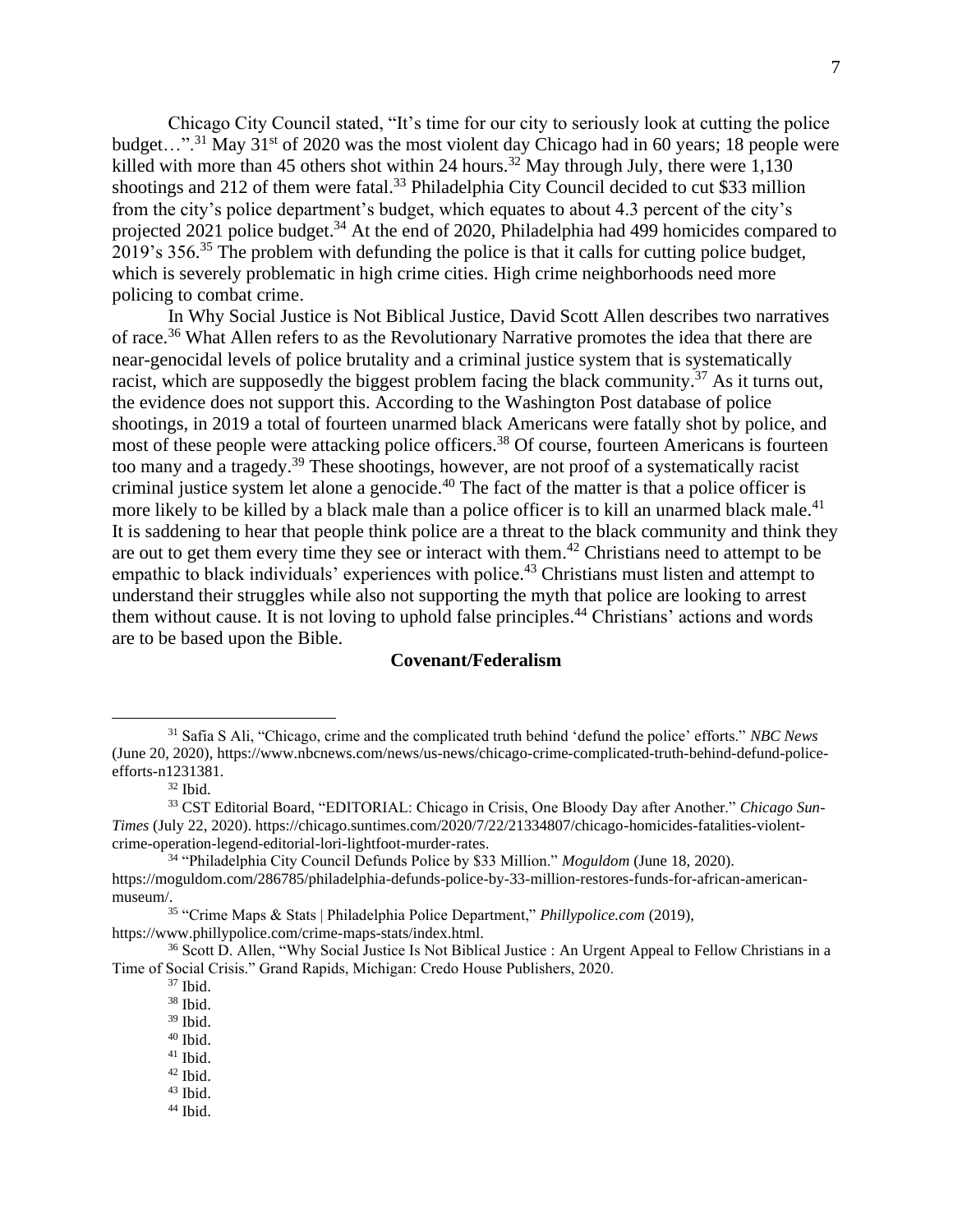By allowing state and local governments to govern and take responsibility, communities and individuals can readily be involved. Restaurants can show their gratitude towards police by offering officers discounts or by hanging up a thin blue line flag. Churches can have field offices built on their property, allowing officers to know they are welcomed and appreciated by churches. Some small counties may not have any businesses open throughout the night, so field offices would significantly benefit officers. Field offices are areas in apartments or buildings for police officers that allows them to cook and complete paperwork. These offices enable police officers to recharge and may even deter crime in that area. Communities can hire an officer to work off duty during the night hours if they do not have private security. Communities can also have crime prevention attend to them for free and make safety recommendations. If communities feel the need, they can ask for empty cruisers to be left in parking lots. Programs such as business watch and worship watch are available as well. Police should continue to be governed by state and local governments. State and local governments should be able to decide since different areas of different states vary in crime. Policing is not a one size fits all.

Spheres of society, such as churches, can support police officers by aiding in their wellbeing. Officers deal with difficult cases that they do not want to take home to their loved ones. It would be beneficial for police officers to have a support team from the church. Departments also have chaplains and peer support groups they can consult with when facing challenging times. These groups or businesses can also get involved with counseling specifically for officers' significant others. Couples may be single parenting at times because their spouse, who is the officer, cannot get off duty and may work evening or night shift, meaning they would want to rest during the day. Spouses may also want counseling because of their anxiety when having a spouse as an officer, fearing they may not return home.

## **Resisting Tyranny**

Defunding the police is a problem of government over-reach because citizens are not provided with safety. If only social services are available for calls, they will not be able to assist with violent crimes. Police officers are trained to deal with violent circumstances, while social services members may quickly become hurt. The states mandated and continue to mandate lockdowns and masks while also encouraging Black Lives Matter protests. There is a problem with attempting to appease the mob while not allowing employees to work. Over 1,200 health officials signed a letter approving of George Floyd protests while at the same time disapproving lockdown protests.<sup>45</sup> Are churches not vital to people's mental and spiritual well-being and their afterlife? However, defunding the police would not lead to government over-reach via violation of Constitutional provision. Policing is done at the state level, so the state constitutions would have to be evaluated. The United States Constitution states, "The powers not delegated to the United States by the Constitution, nor prohibited by it to the States, are reserved to the States respectively, or to the People."<sup>46</sup> Because policing powers are delegated to the states, defunding departments within states does not violate the United States Constitution.

#### **Conclusion**

<sup>45</sup>Alana Mastrangelo, "1,200+ Health Professionals Sign Letter Approving of Floyd Protests - but Disapproving of Lockdown Protests." *Breitbart* (June 6, 2020), [https://www.breitbart.com/politics](https://www.breitbart.com/politics%20/2020/06/06/1200-health-professionals-sign-letter-approving-of-floyd-protests-but-disapproving-of-lockdown-protests/)  [/2020/06/06/1200-health-professionals-sign-letter-approving-of-floyd-protests-but-disapproving-of-lockdown](https://www.breitbart.com/politics%20/2020/06/06/1200-health-professionals-sign-letter-approving-of-floyd-protests-but-disapproving-of-lockdown-protests/)[protests/.](https://www.breitbart.com/politics%20/2020/06/06/1200-health-professionals-sign-letter-approving-of-floyd-protests-but-disapproving-of-lockdown-protests/)

<sup>46</sup> U.S. Constitution, amend. 10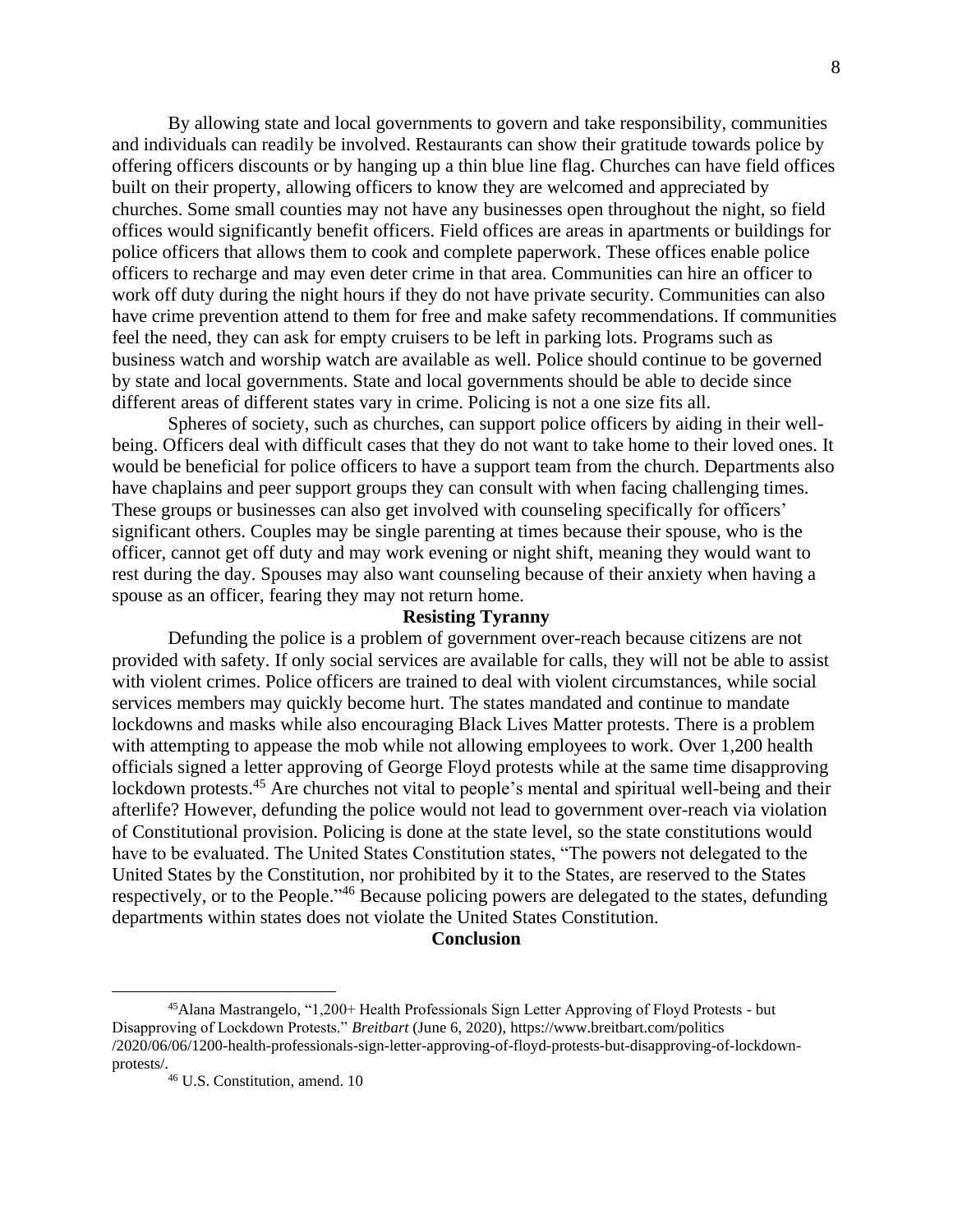People's lives would be enhanced if they understood politics and policy because it directly affects them. When discussing defunding the police, it must be evaluated logically and factually to ensure bias does not invade. Christians need to form a loving, Godly perspective on the issue and ask what they can do to help. Even when reasons to defund the police are generally disagreed upon, they should not be immediately dismissed. Christians should evaluate if the motives and policies being proposed are for the glory of God. Churches should get involved in how they can help officers and their families. As this issue increases in attention, it needs to be watched to ensure the church's and people's rights are not being infringed upon.

#### **Bibliography**

- "After 3 Weeks and 4 Shootings, Seattle Dismantles Its 'Autonomous Zone.'" *Reason.com* (July 1, 2020). [https://reason.com/2020/07/01/after-3-weeks-and-4-shootings-seattle](https://reason.com/2020/07/01/after-3-weeks-and-4-shootings-seattle-dismantles-its-autonomous-zone/)[dismantles-its-autonomous-zone/.](https://reason.com/2020/07/01/after-3-weeks-and-4-shootings-seattle-dismantles-its-autonomous-zone/)
- Akbar, Amna A. "An Abolitionist Horizon for (Police) Reform." *California Law Review* 108, no. 6 (December 2020): 1781–1846. doi:10.15779/Z38M32NB2K.
- Allen, Scott D. "Why Social Justice Is Not Biblical Justice : An Urgent Appeal to Fellow Christians in a Time of Social Crisis." Grand Rapids, Michigan: Credo House Publishers, 2020.
- Ali, Safia S. "Chicago, crime and the complicated truth behind 'defund the police' efforts." *NBC News* (June 20, 2020). [https://www.nbcnews.com/news/us-news/chicago-crime](https://www.nbcnews.com/news/us-news/chicago-crime-complicated-truth-behind-defund-police-efforts-n1231381)[complicated-truth-behind-defund-police-efforts-n1231381.](https://www.nbcnews.com/news/us-news/chicago-crime-complicated-truth-behind-defund-police-efforts-n1231381)
- Board, CST Editorial. "EDITORIAL: Chicago in Crisis, One Bloody Day after Another." *Chicago Sun-Times* (July 22, 2020)[.https://chicago.suntimes.com/2020/7/22/21334807](https://chicago.suntimes.com/2020/7/22/21334807%20/chicago-homicides-fatalities-violent-crime-operation-legend-editorial-lori-lightfoot-murder-rates)  [/chicago-homicides-fatalities-violent-crime-operation-legend-editorial-lori-lightfoot](https://chicago.suntimes.com/2020/7/22/21334807%20/chicago-homicides-fatalities-violent-crime-operation-legend-editorial-lori-lightfoot-murder-rates)[murder-rates.](https://chicago.suntimes.com/2020/7/22/21334807%20/chicago-homicides-fatalities-violent-crime-operation-legend-editorial-lori-lightfoot-murder-rates)
- "Crime Dashboard Police | Seattle.gov." *Seattle.gov* (2019). [https://www.seattle.gov/police](https://www.seattle.gov/police%20/information-and-data/crime-dashboard)  [/information-and-data/crime-dashboard.](https://www.seattle.gov/police%20/information-and-data/crime-dashboard)
- "Crime Maps & Stats | Philadelphia Police Department." *Phillypolice.com* (2019). https://www .phillypolice.com /crime-maps-stats/index.html.
- Dutcher, Thomas. "The End of Policing." *Theory in Action* 13, no. 4 (October 2020): 185–90. doi:10.3798/tia.1937-0237.2058.